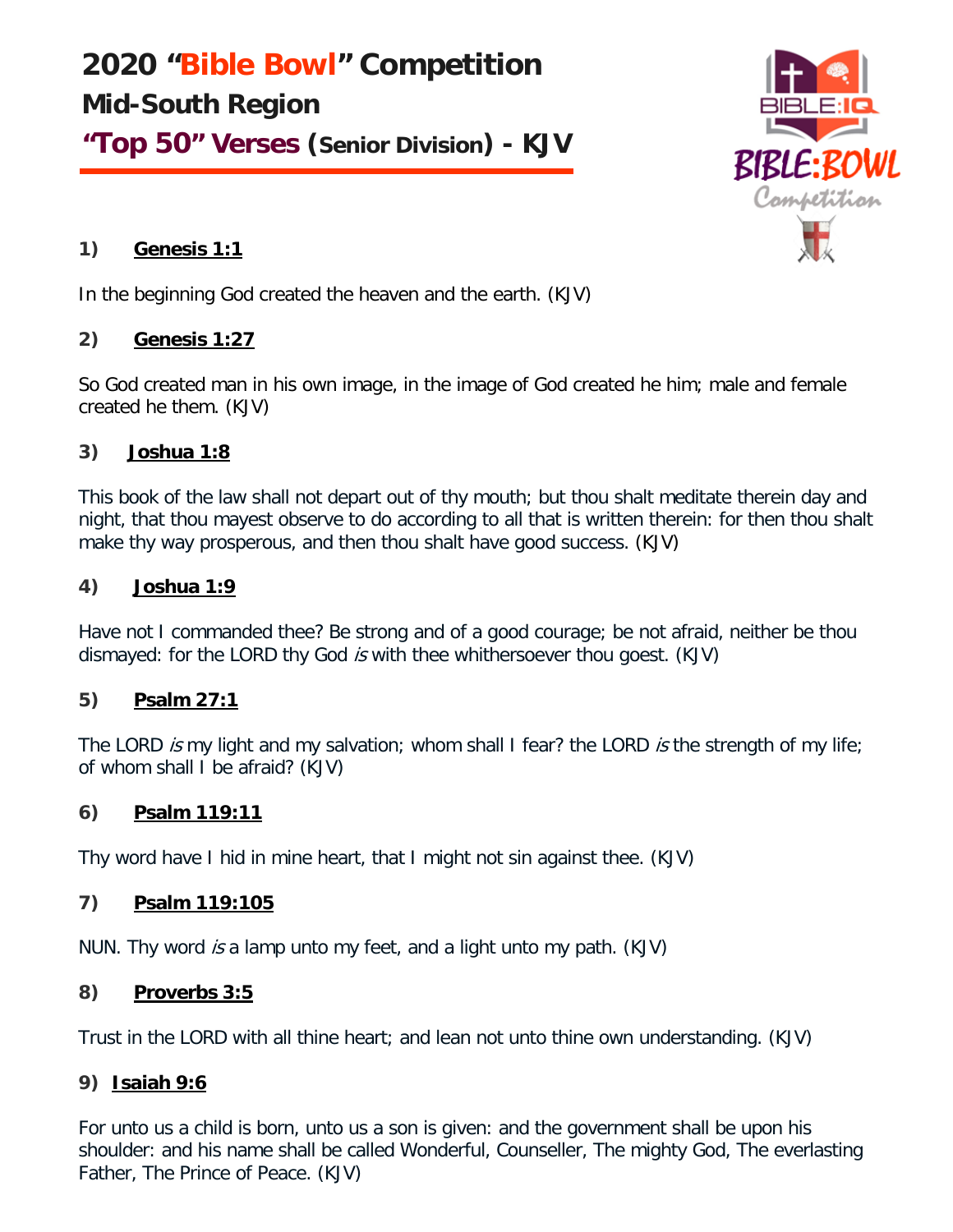### **10) Isaiah 40:31**

but those who hope in the LORD will renew their strength. They will soar on wings like eagles; But they that wait upon the LORD shall renew *their* strength; they shall mount up with wings as eagles; they shall run, and not be weary; and they shall walk, and not faint. (KJV)

### **11) Isaiah 53:6**

All we like sheep have gone astray; we have turned every one to his own way; and the LORD hath laid on him the iniquity of us all. (KJV)

### **12) Isaiah 55:8**

For my thoughts *are* not your thoughts, neither *are* your ways my ways, saith the LORD. (KJV)

### **13) Jeremiah 29:11**

For I know the thoughts that I think toward you, saith the LORD, thoughts of peace, and not of evil, to give you an expected end. (KJV)

### **14) Matthew 5:16**

Let your light so shine before men, that they may see your good works, and glorify your Father which is in heaven. (KJV)

#### **15) Matthew 22:37**

Jesus said unto him, Thou shalt love the Lord thy God with all thy heart, and with all thy soul, and with all thy mind. (KJV)

#### **16) Matthew 25:40**

And the King shall answer and say unto them, Verily I say unto you, Inasmuch as ye have done *it* unto one of the least of these my brethren, ye have done *it* unto me. (KJV)

#### **17) Matthew 28:19**

Go ye therefore, and teach all nations, baptizing them in the name of the Father, and of the Son, and of the Holy Ghost: (KJV)

#### **18) Luke 16:13**

No servant can serve two masters: for either he will hate the one, and love the other; or else he will hold to the one, and despise the other. Ye cannot serve God and mammon. (KJV)

#### **19) John 1:1**

In the beginning was the Word, and the Word was with God, and the Word was God. (KJV)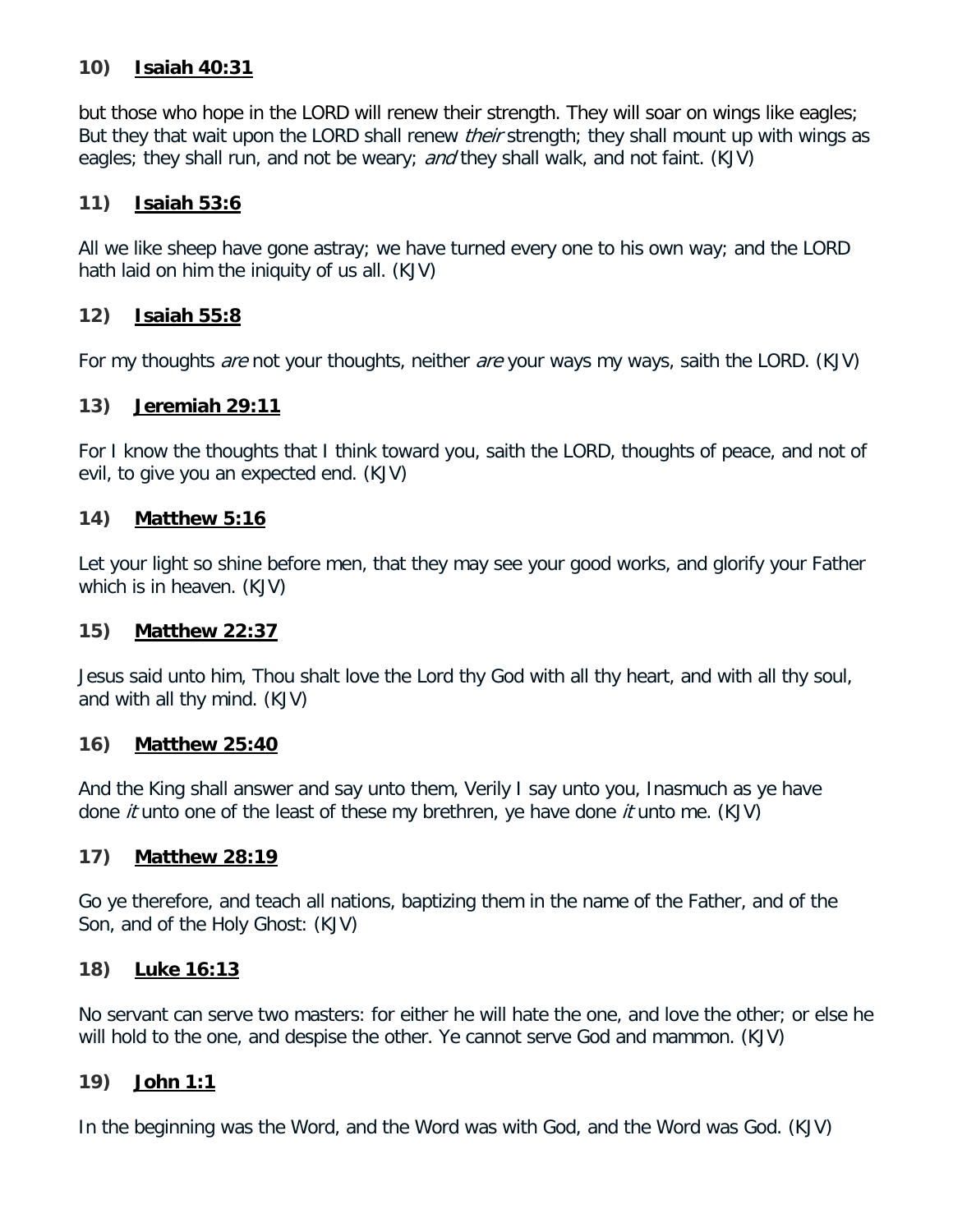### **20) John 3:16**

For God so loved the world, that he gave his only begotten Son, that whosoever believeth in him should not perish, but have everlasting life. (KJV)

### **21) John 3:17**

For God sent not his Son into the world to condemn the world; but that the world through him might be saved. (KJV)

# **22) John 5:24**

Verily, verily, I say unto you, He that heareth my word, and believeth on him that sent me, hath everlasting life, and shall not come into condemnation; but is passed from death unto life. (KJV)

### **23) John 10:10**

The thief cometh not, but for to steal, and to kill, and to destroy: I am come that they might have life, and that they might have *it* more abundantly. (KJV)

### **24) John 11:25**

Jesus said unto her, I am the resurrection, and the life: he that believeth in me, though he were dead, yet shall he live: (KJV)

#### **25) John 13:35**

By this shall all *men* know that ye are my disciples, if ye have love one to another. (KJV)

#### **26) John 14:6**

Jesus saith unto him, I am the way, the truth, and the life: no man cometh unto the Father, but by me. (KJV)

#### **27) John 14:27**

Peace I leave with you, my peace I give unto you: not as the world giveth, give I unto you. Let not your heart be troubled, neither let it be afraid. (KJV)

#### **28) Acts 1:8**

But ye shall receive power, after that the Holy Ghost is come upon you: and ye shall be witnesses unto me both in Jerusalem, and in all Judaea, and in Samaria, and unto the uttermost part of the earth. (KJV)

# **29) Acts 4:12**

Neither is there salvation in any other: for there is none other name under heaven given among men, whereby we must be saved. (KJV)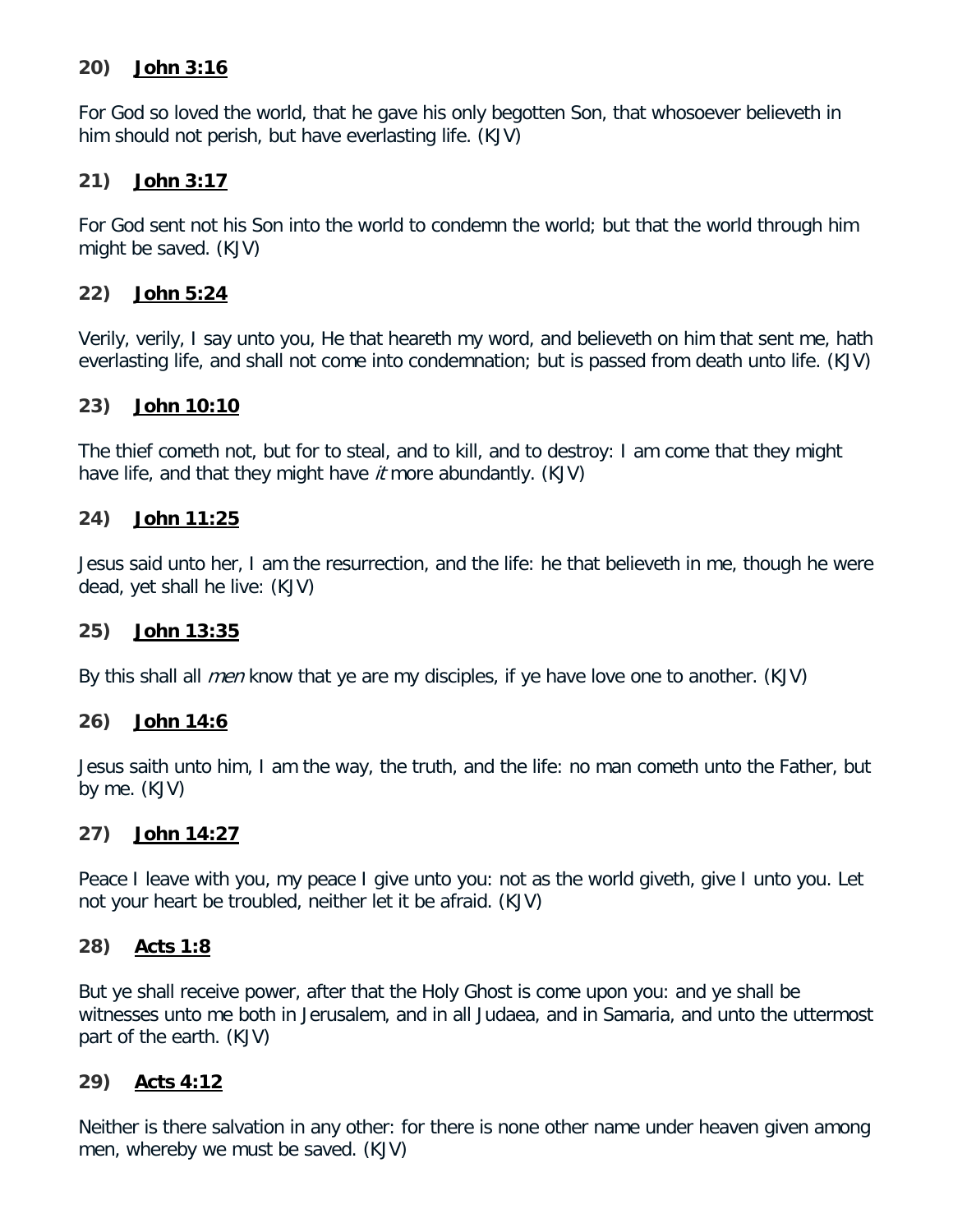### **30) Romans 3:23**

For all have sinned, and come short of the glory of God; (KJV)

### **31) Romans 6:23**

For the wages of sin is death; but the gift of God is eternal life through Jesus Christ our Lord. (KJV)

### **32) Romans 8:28**

And we know that all things work together for good to them that love God, to them who are the called according to *his* purpose. (KJV)

# **33) Romans 10:17**

So then faith *cometh* by hearing, and hearing by the word of God. (KJV)

# **34) 2 Corinthians 5:17**

Therefore if any man be in Christ, he is a new creature: old things are passed away; behold, all things are become new. (KJV)

#### **35) Ephesians 2:8**

For by grace are ye saved through faith; and that not of yourselves: *it is* the gift of God: (KJV)

#### **36) Philippians 1:6**

Being confident of this very thing, that he which hath begun a good work in you will perform *it* until the day of Jesus Christ: (KJV)

#### **37) Philippians 4:6**

Be careful for nothing; but in every thing by prayer and supplication with thanksgiving let your requests be made known unto God. (KJV)

# **38) Philippians 4:13**

I can do all things through Christ which strengtheneth me. (KJV)

# **39) 1 Thessalonians 5:18**

In every thing give thanks: for this is the will of God in Christ Jesus concerning you. (KJV)

# **40) 2 Timothy 1:7**

For God hath not given us the spirit of fear; but of power, and of love, and of a sound mind. (KJV)